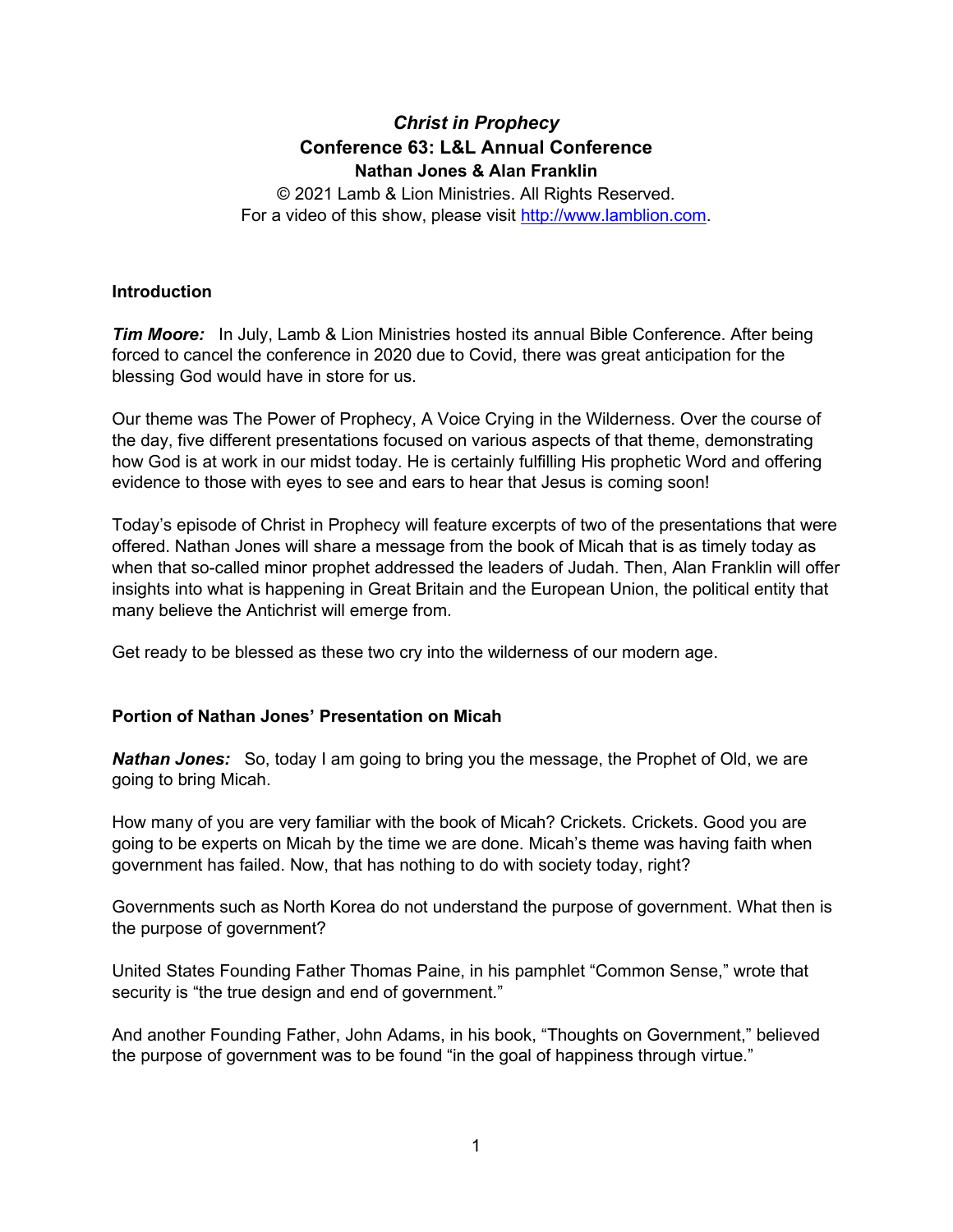Thomas Jefferson, in his writing titled "Political Economy," declared "The most sacred of the duties of a government is to do equal and impartial justice to all of its citizens."

Security instead of enslavement, justice instead of corruption, virtue instead of vice, and the preservation of the happiness of its people rather than the cause of their suffering—these were the godly ideals these men founded a nation upon. These ideals correspond to what the Bible says is the purpose of government—namely, to provide an atmosphere in which believers can live as 1 Timothy 2:2 teaches, "a tranquil and quiet life in all godliness and dignity."

Are nations like North Korea merely bad apples, or do they demonstrate that government in and of itself is inherently evil? Because they were steeped in the Bible, the Founding Fathers thought very poorly of human government.

Thomas Paine wrote that "government, even in its best state is but a necessary evil, in its worst state an intolerable one." The reason the Founding Fathers believed government was inherently evil was because they believed in the biblical teachings such as Romans 3 and 10 that mankind is inherently evil and in need of a Redeemer. In fact, the Bible says in Jeremiah 17:9 that there is nothing more corrupt than the human heart. The Bible therefore warns over and over not to trust in Man.

One of the strongest of these warnings is found in Psalm 118:8-9: "It is better to take refuge in the LORD than to trust in man. It is better to take refuge in the LORD than to trust in princes or its modern day equivalent politicians."

As another Founding Father, Alexander Hamilton, confirmed: "Men are inherently evil, governed by greed and lust and love of power and a host of even less endearing passions."

America's first President, George Washington, put it this way: "Government is not reason. Government is not eloquence. It is a force. And, like a fire, it is a dangerous servant and a fearful master."

The authors of the United States Constitution knew that while government is a necessary evil, it remains prone to falling into villainy and corruption. Therefore, in their writings they wisely taught that government must be limited. Government must constantly be checked by the population so that it can only extract the least amount of taxes in order to perform the most limited of functions, providing security for its people.

A government that isn't constantly monitored will grow into a monster, one that in order to feed its endless thirst for power will consume its population's money and trample on their God-given inalienable rights. In other words, the Founding Fathers knew that government is composed of people, and people are inherently fallen and evil. And the more corrupt and evil a government becomes, the greater the people will suffer.

As the former president of Fuller Theological Seminary, Dr. David Allan Hubbard, once remarked: "When the lawless, vicious men are the government, where do the people go to for help? They must feel like a child who flees from a bully into the arms of his father, only to have his father hold him while the bully beats him."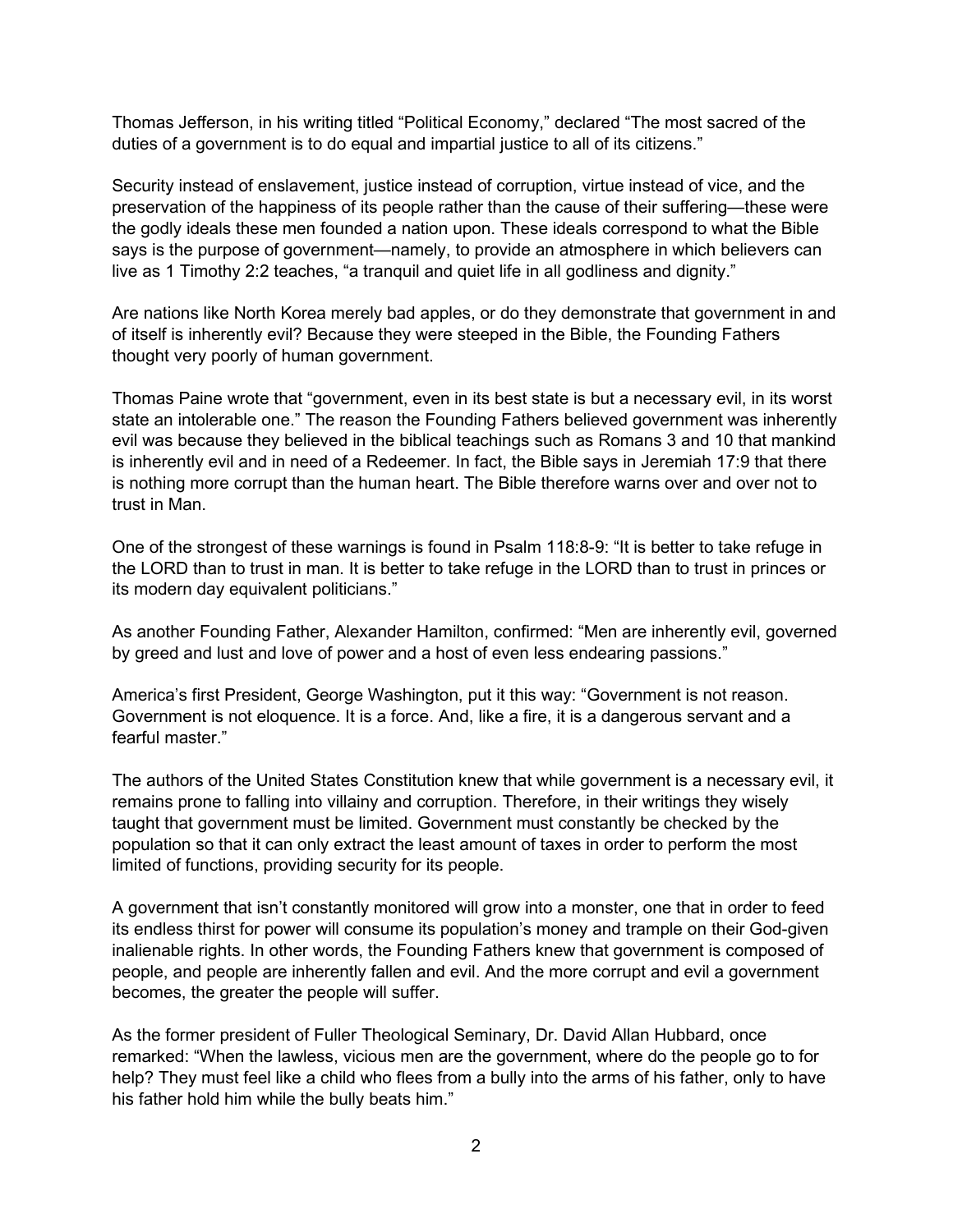Whom can we flee to when our own father, government, is also a bully? How can we then, like those Christians from the little village of GokSan, maintain our faith in God when government has utterly failed us, even to the point of death? The answers can be found in a seven chapter book found in the Old Testament, inspired by God, and authored by the Minor Prophet Micah.

So, let's get to know this prophet of the poor. Let's get to know him. And we are going to start with the time of the prophet.

"The word of the Lord that came to Micah of Moresheth in the days of Jotham, Ahaz, and Hezekiah, kings of Judah, which he saw concerning Samaria and Jerusalem." And that's how Micah, the prophet of Yahweh God and the author of the sixth book in the order of the Minor Prophets, humbly began his message.

Now the name Micah means "who is like God." And he tells us he was raised in the little town of Moresheth near Gath on the Philistine border some 20 miles southwest of Jerusalem. And along the great highway between Assyria and Egypt both traders and armies would pass through Moresheth. And the town was batted about by different nations who claimed it as their own territory or used their possession of it to barter favor with an enemy. And in Micah's writings, it is clear that he loved his land and its poor, downtrodden people, and by God's command sought to represent his hometown to the big city people of Jerusalem.

Now, the call of this prophet. You hear about the calling of a prophet. "But truly I am full of power by the Spirit of the Lord, and of justice and might, to declare to Jacob his transgression and to Israel his sin." What a calling. Micah 3:8 is the prophet's business card, so to speak, authenticating his right and divine authority by Yahweh's divine name to accuse even the highest of official of abusing their power.

In style, Micah is much like his predecessor Amos, unflinchingly using the power of words, fearlessly holding nothing back, as if his tongue were a whip. And like his contemporary, the big city prophet Isaiah, he also targeted the people of Judah as his audience. And, like his other contemporary, the prophet Hosea who ministered there up in the north, Micah softened each thundercloud outburst of prophetic utterances with sweet drops of mercy, hope and love that brought "sweet refreshing on a parched and blasted land."

For a small town attorney, Micah exhibited an uncanny skill at courtroom exposition as he represented Yahweh God. He was a very eloquent communicator who stated God's case using a wide variety of puns and poetry. He also rattled his adversaries by showing up nearly naked and howling like a wild animal. I'm not making that up. That is chapter 1, verse 8. And so caught off guard by this unconventional prophet who utilized both words and acting so effortlessly that his hearers were stunned into silence. Micah could work the courtroom with the best of them.

At a time when "the judges were venal, the priests were immoral and corrupt, the prophets were hirelings, and the nobles took peculiar pleasure in fleecing the poor, the entire group had built up a wall of enmity, and fear and hatred that made life miserable for all classes," Micah proved to be a champion of justice. Micah's writings demonstrate that he had ethical integrity, was of no ordinary courage, exhibited an unflinching truthfulness in speaking the whole counsel of God,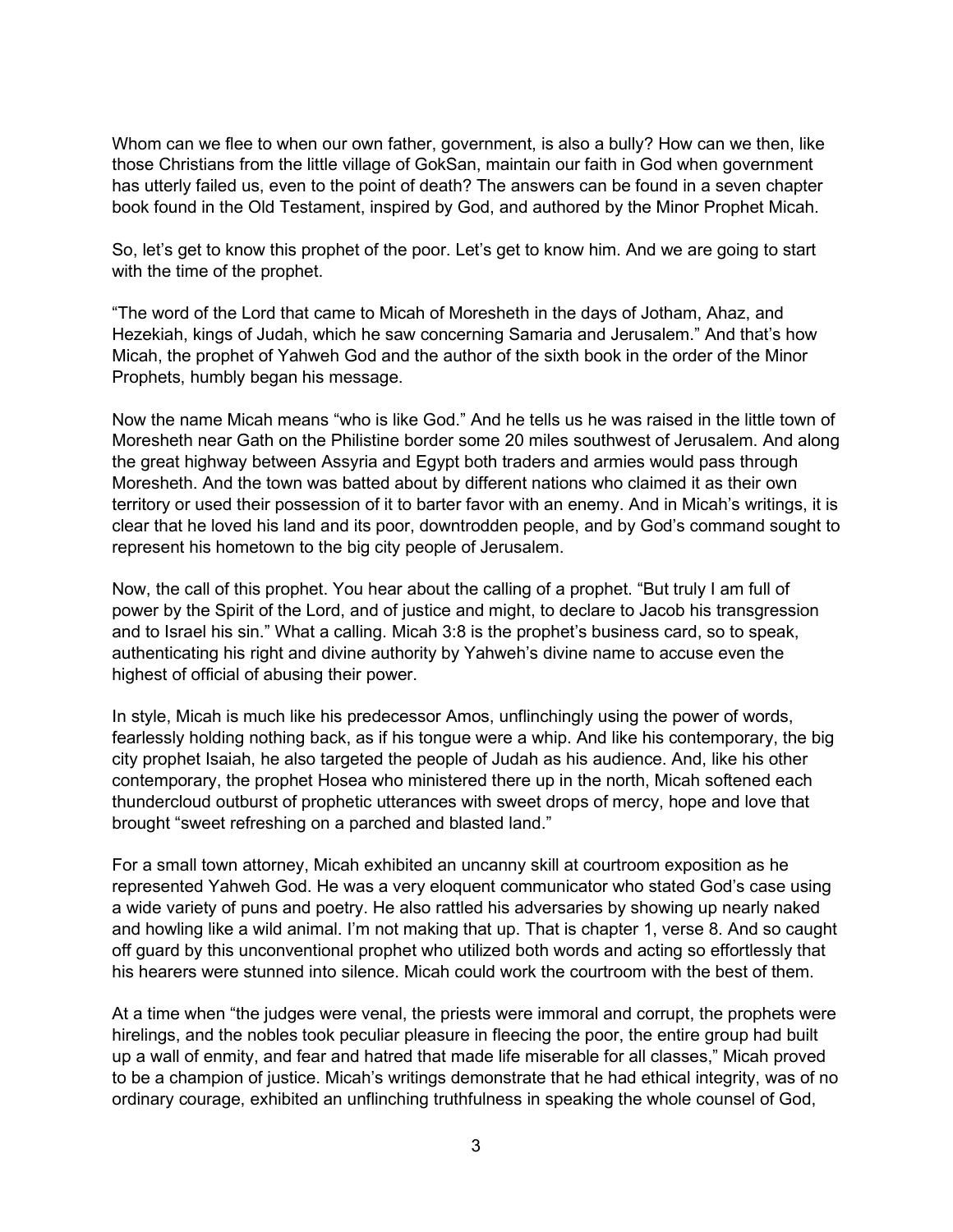and maintained a rock solid faith in God that was unwavering under the strain of a failed government.

So, let's return to the courtroom. Let's go back and pick up the story with the house of the wicked stands accused.

Now whether King Ahaz had officially called court into session or not, nobody there could recall. Ever since the Prophet Micah's unorthodox entrance, it was abundantly clear to everyone present that Ahaz had gone from judge to defendant, the jurors from counselors to the accused, and even the court's spectators were now on trial. God's Lawyer was the only one truly running the proceedings as prosecutor, with Yahweh God Himself serving as Plaintiff on behalf of His people, primary Witness, and ultimately Judge.

Micah trumpeted out the introduction of their Accuser in 1:2-4, "Hear, all you peoples! Listen, O earth, and all that is in it! Let the Lord God be a witness against you, the Lord from His holy temple." And if there was going to be any objection to this upside-down switch in authority over who presided over this court, Micah crushed it with this terrifying imagery of the arrival of the Plaintiff: "For behold, the Lord is coming out of His place; He will come down and tread on the high places of the earth. The mountains will melt under Him, and the valleys will split like wax before the fire, like waters poured down a steep place."

The cowed people of the courtroom listened, stomachs churning, as Micah presented five charges God had leveled against what He labeled as the "House of the Wicked."

Charge #1 – Oppression of the Poor. "Hear now, O heads of Jacob, and you rulers of the house of Israel: Is it not for you to know justice? They covet fields and take them by violence, also houses, and seize them. So, they oppress a man and his house, and a man and his inheritance."

Charge #2 – The Unscrupulous Use of Power. The Prosecutor divulged the second of God's charges in 3:9-10. "Now hear this, you heads of the house of Jacob and rulers of the house of Israel, who abhor justice and pervert all equity, who build up Zion with bloodshed and Jerusalem with iniquity."

Charge #3 – A Lack of Integrity. Because the highest levels of government had utterly failed at promoting and preserving the integrity of God's righteous law, the local levels were themselves descending into corruption. The bad apple was spoiling the whole bunch. Micah read his third charge from a laundry list of crimes the people were committing. "The prince asks for gifts, the judge seeks a bribe, and the great man utters his evil desire; and so they scheme together."

Charge #4 – Greed in the Name of God. The fourth charge God's Lawyer pronounced in chapter 3 and 5 was against the religious rulers, both priests and prophets. They committed a most terrible crime. They had committed great evil—and they did it all in the name of God!

So, it's kind of easy to picture Micah grasping firmly the ceremonial robes of some plump priest with both hands, mouth set in a disgusted grimace, and accusing the entire priesthood of soothsaying, witchcraft, superstition, and idolatry. The priests might have acted all religious, but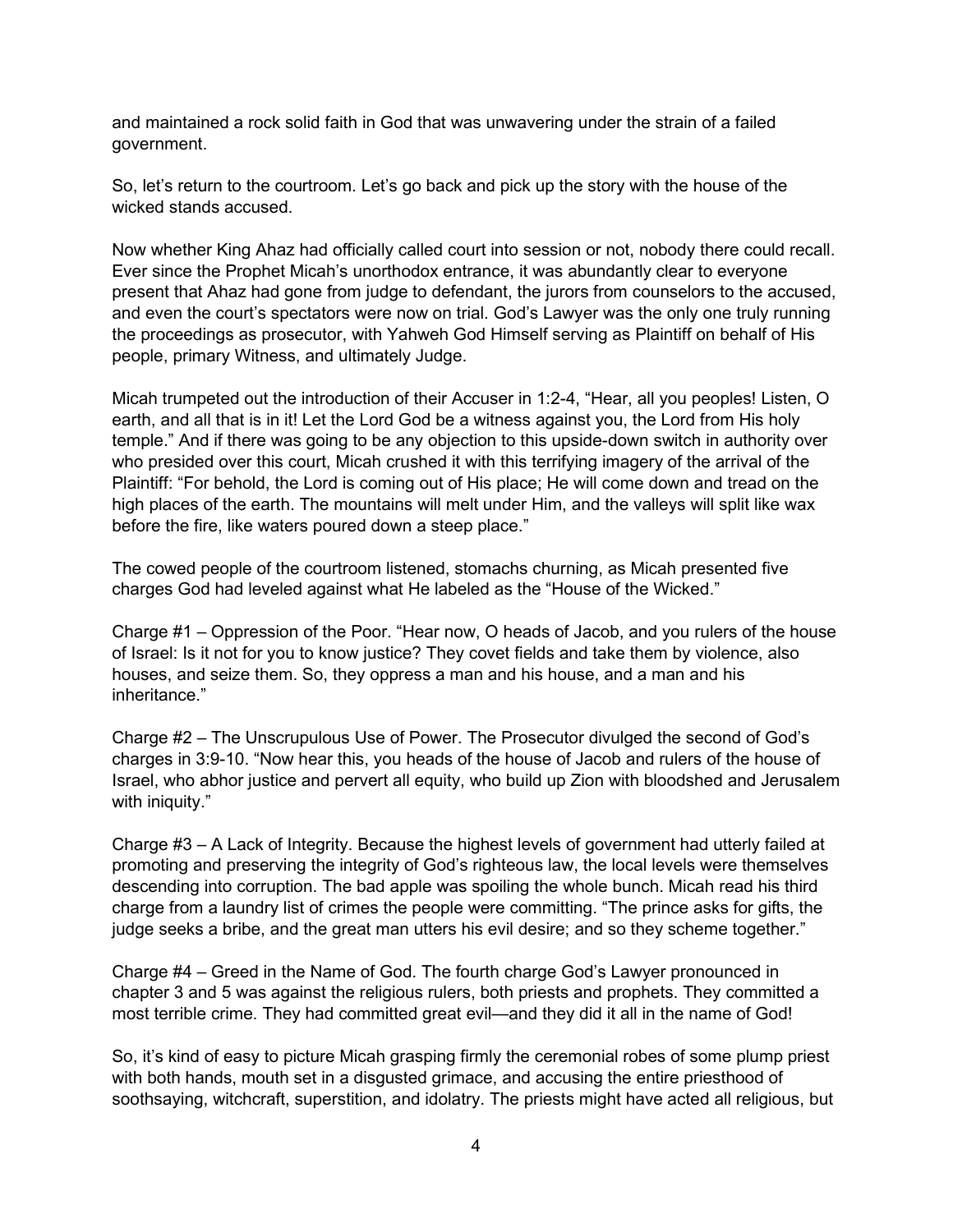their true motives were the love of money, a life of ease, cheap popularity, and a craving after luxury. Instead of serving the people as mediators between God and Man, they served only themselves, thereby cutting the people off from their Heavenly Father. "Her priests teach for pay, and her prophets divine for money. Yet they lean on the Lord, and say, 'Is not the Lord among us? No harm can come upon us.'"

Charge #5 – Heeding False Prophets. The false prophet with that used donkey salesman smile oiled his way over to God's Lawyer, a prophecy about Micah's downfall ready on his lips. Before he could utter a false word, Micah launched, "'Do not prattle,' you say to those who prophesy. So, they shall not prophesy to you; they shall not return insult for insult." The snake was dismissed like a hostile witness with the turn of Micah's back. Micah then lofted up high a money sack that he'd ripped off the false prophet's belt and charged God's fifth accusation, "Jerusalem, her prophets divine for money. Who make My people stray; who chant 'Peace'… but who prepare war—against Him who puts nothing in their mouths!"

And the true crime—the leaders, they ate it all up; every empty word that came out of the false prophets' mouths. They had exchanged the truth of God for a lie. The people's faith in God struggled as one prophecy after another that these false prophets had uttered never came to pass.

So, what is the verdict of this trial?

With the five charges laid at the feet of the king, officials, priests and false prophets, God's Lawyer at last rested his case. The hills, mountains and strong foundations of the earth were then called to bring forth judgment. God wasn't just the Plaintiff, He was the sovereign Judge of the Universe, and His verdict was already in.

For the charges of oppression of the poor, the unscrupulous use of power, a lack of integrity, greed in the name of God, and the heeding the false prophets: Guilty! Guilty! Guilty! Guilty! Guilty! With each pronouncement of "Guilty" that Micah boomed, the members of the court winced.

The sentence: "Exile!" Micah promised in 2:5 the rulers as punishment they would lose their own land allotments. "You will have no one to determine boundaries by lot in the assembly of the Lord."

The Northern Kingdom of Israel led by Samaria would first go into exile. The Judge declared, "I will make Samaria a heap of ruins… all her pay as a harlot shall be burned with the fire." And by 722 BC, Samaria was destroyed, and Judah's northern brethren were marched off in chains into exile to Assyria.

So, let's skip down to the lessons for you. Let's talk about you. How can we have mighty unflinching faith like those Christians from that little village in GokSan, North Korea who were being slaughtered by the hands of an oppressive government? We can only marvel at how they could be brave under the threat of death, and not just give in and deny Christ. After all, faith often flees in the face of fear. The answer is—they lived by Micah's example.

Now, this is how he gave us the necessary fear smashing courage by living by two maxims: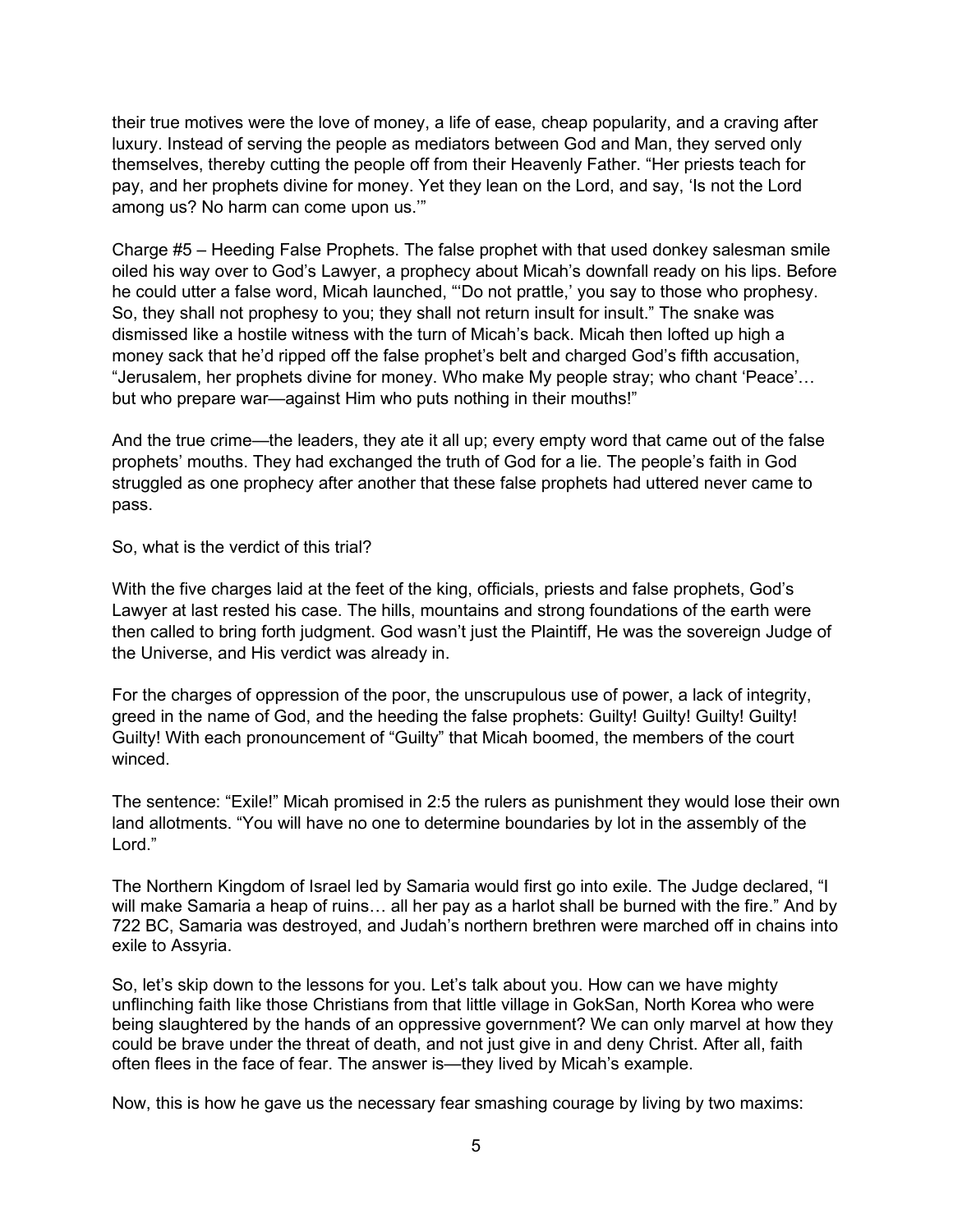Number 1- live by this if you want to have fear smashing faith: Always Walk with God. "He has shown you, O man, what is good; and what does the Lord require of you but to do justly, to love mercy, and to walk humbly with your God?"

And number 2- Have Hope. "Therefore, I will look to the Lord; I will wait for the God of my salvation; My God will hear me."

Micah fled into the safe, strong arms of our Heavenly Father. He is the very Almighty One who is recorded in Psalm 2 as laughing and scoffing at frail human government.

The perfect love of God casts out fear.

So, when we seem to have doubts and our faith seems to wane by an oppressive government remember Micah's advice. How do we have an unshakable faith when government has failed and has become the bully? Answer: Take comfort in knowing that the Righteous King of kings is coming soon to set up His Kingdom.

#### **Portion of Alan Franklin's Presentation on the Revived Roman Empire**

Right. The UK, the United Kingdom has left the revived Roman Empire. I wonder will Antichrist soon be the leader of the EU? He is man who is certainly alive today.

The storm is gathering out there very quickly. Events are on fast forward. Prophecy is on fast forward. And Winston Churchill foresaw a great deal of what was coming, certainly the Second World War. He wrote a series of books with this title foreshadowing the second world war. No one listened. He was an outcast in parliament. People didn't want to know they want cozy politics, you see, or words they want to hear, soft, soothing words. He wasn't soft and soothing.

Two major prophetic events have happened in recent times the rebirth of Israel, and the rise of the revived Roman Empire, both prophesied around 2,500 years ago. The Bible gets it right. Satan is the author of confusion. We've got an enemy who wants to kill, steal, and destroy. Satan wants to build his own kingdom on God's earth, that's what we are building up to very, very fast. If there is confusion or mayhem in any situation, there is often a source of darkness at work. I'm very aware of the spiritual nature of conflict because I was a New Ager, I lived and worked with psychics. We were aiming it to bring in the New Age Antichrist, so I know exactly what they think, I know how they think, and I've got their measure basically. And that I think God arranged for me to do all of that, because it means I can talk with authority about it.

Satan prefers the opposite of freedom, which is bondage. Much of the world has now lost its freedoms, and it is a great joy to me to come to Texas where there is relative freedom. If this were in Britain you wouldn't be allowed to be here anyway.

We can know the season of the Lord's return, and this is it. The Bible says we cannot know the time, but we will know the season. That is in 1 Thessalonians 5:2. "For you yourselves know full well that the day of the Lord will come like a thief in the night." This is when He comes for His Church. "While they are saying 'Peace and safety,'" men will never achieve that, "then destruction will come upon them suddenly, like labor pains upon a woman with child, and they will not escape." Signs are flashing like neon lights in the sky. They shout the good news of our Lord's soon return.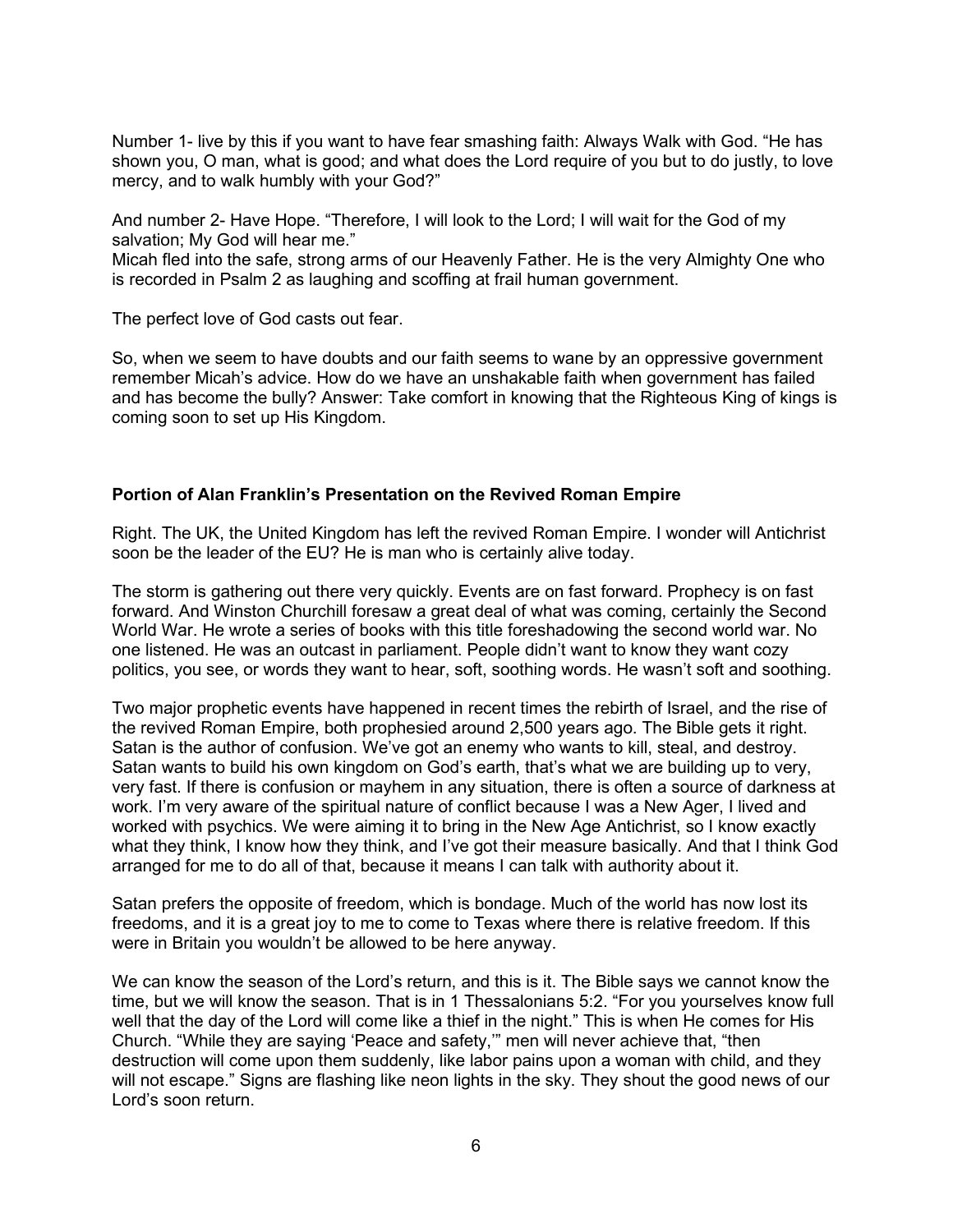The prerequisites for the Second Coming are, among other things technology to watch all people. Technology to control all people, in Revelation 13. Technology to control all commerce, that is Revelation 13:17 again. Technology to destroy all life on earth. We couldn't have done any of those things 50 years ago, and much of it not even 10 or 20 years ago.

We are living today on the climax of world history. The return to earth of our Lord, as predicted many times in the Bible. We are going global. And global panic, which we've had instituted by the plandemic, means global government. A global problem needs a global solutions. So, we've got to save the planet. God can't do it, so man is going to do it. You see this is their mindset and they'll use any panic to bring in more onerous laws and restrictions on their happiness, in what we do, in what we buy, what we say.

It is seconds to midnight. It would be significant to see one major sign, but today there are multiple prophetic signs converging.

Although we live in times like those of the Days of Noah we are not to despair. It would be easy to see all this great big heap of bad news. But Psalm 32, verse 11 says this, "We should be glad in the Lord and rejoice you righteous; shout for joy all you upright in heart." We would be singing now in church; it is wonderful because we know the end of the story.

Right, back to main theme I was supposed to be talking about. Five-thousand-years-ago, the Tower of Babel, this was a type of one world government. Since then, the world has mainly consisted of individual sovereign nations.

And here is Paul-Henri Spaak who was one of the early promoters of the EU. Over 60 years ago, he said, "We need a strong man," we certainly have a bunch of buffoons leading Europe at the moment, so you can see why a strong leader would be very appealing to a lot of people actually. He said, "We do not want another committee, we've got too many already." And anybody who has covered committee meetings as we did for years, knows that's true. "What we want is a man, sufficient in stature to hold the allegiance of all people, and to lift us out of the economic morass into which we are sinking." We certainly are now too. "Send us such a man, and be god, or the devil we will receive him." They don't care. They've got no belief system anyway. That strong man will be the man of sin, the Antichrist, prophesied throughout the Old and New Testaments from Genesis to Revelation.

We are on the countdown. Antichrist is coming. He will unite the whole world under one government. There will be a one world religion, and it will be based in Rome, it won't just be Catholic. To match this political entity Antichrist will eventually head that also. The one world currency will follow rapidly. The Bible's prophecies are coming true each day in the news, as the revised Roman Empire rises in Europe.

Today's one world unity movement with its globalist agenda will create Antichrist brief empire on earth. It's not going to be long, 3  $\frac{1}{2}$  years with total control. Satan has no new tricks. He's got no imagination nor originality because the old ones work so well. Europe is now preparing itself for the new Nimrod. They have the stars of Mary as the Union flag. The Virgin Mary with the halo of twelve stars is pictured here preparing to crown the next Holy Roman Emperor. Who will that be? He will be of Italian descent. And a stain glass window at Strasbourg Cathedral dedicated to the Council of Europe.

But the Lord is coming back, and all of this will be purged from the face of the earth. There won't be any more vile statues, vile teaching, and vile things happening in churches. There will be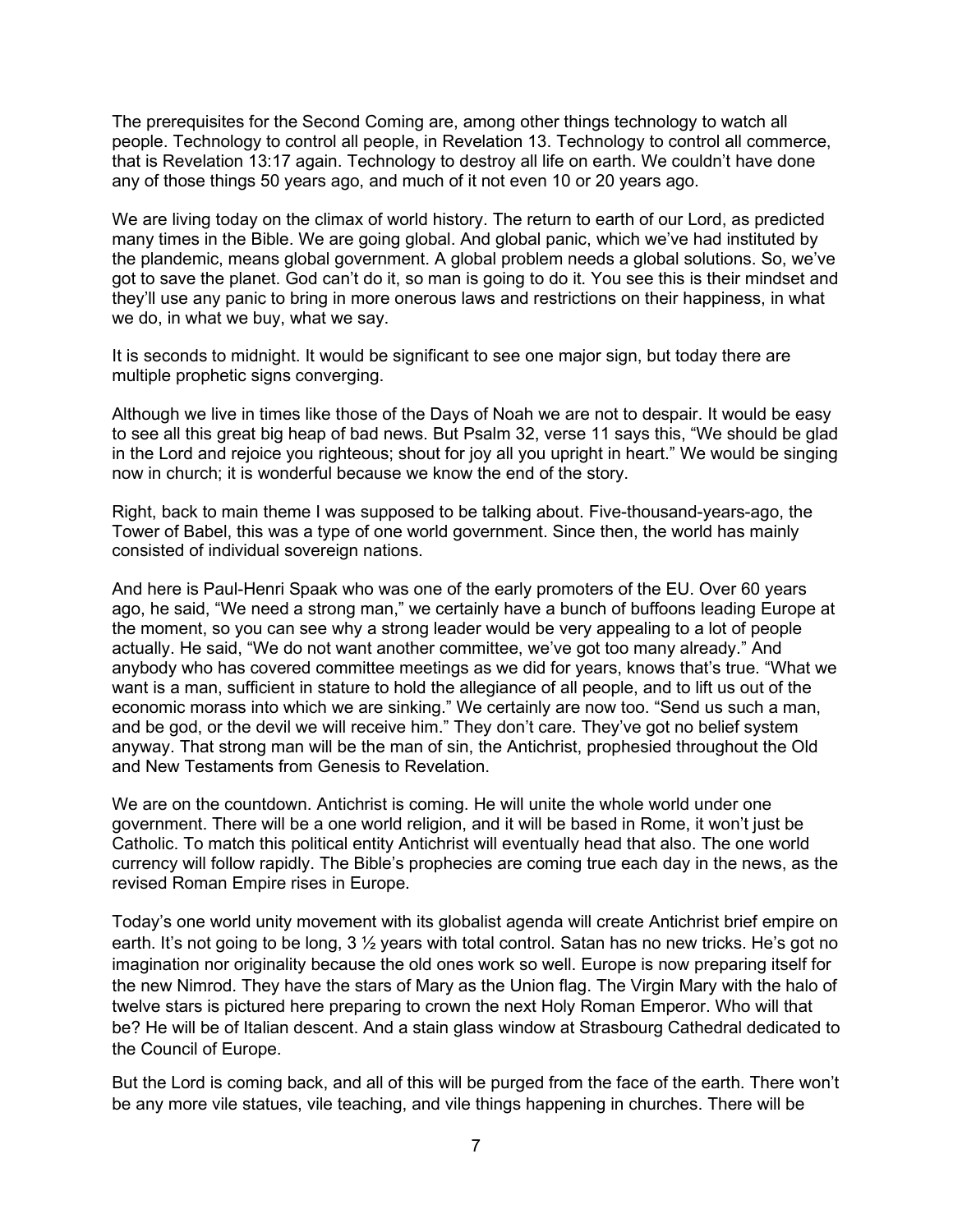peace and prosperity, and tranquility, and true teaching. And the world will be ruled by our Lord from Jerusalem.

# **Conclusion**

*Tim Moore:* As you can see, both Nathan and Alan were passionate about their topic. Although we could only share highlights of their presentation with you on today's episode, you can watch their entire message on-line through our website or YouTube channel.

We're also glad to announce a DVD set with all of the presentations offered at our Conference, along with music by the Purple Hulls and tributes to Dr. Reagan on the occasion of his retirement. For a gift of \$25 or more, we'll send you the complete 3-DVD set that contains all five presentations by Nathan Jones, Alan Franklin, Dr. David Reagan, Bob Russell, and me, Tim Moore. Just visit our online store or call the number on the screen.

The theme verse for our 2021 Bible Conference was from Revelation 19:10, "The testimony of Jesus is the spirit of prophecy."

The writer of Hebrews also recognized the relationship of prophecy to Jesus Christ, the Anointed One who fulfills the promises of God. He wrote, "God, after He spoke long ago to the fathers in the prophets in may portions and in many ways, in these last days has spoken to us in His Son, whom He appointed heir of all things, through whom also He made the world." Foreshadowing the state of faith in the world today, that same writer also wrote, "We must pay much closer attention to what we have heard, so that we do not drift away from it."

Some people study Bible prophecy for the sheer academic thrill of understanding God's Word. Others ignore Bible prophecy, afraid of the terrors it portends or concerned that it will mire them in controversy or confusion. But prophecy is not meant to be a playground for fanatics or fodder for division. In addition to fore-telling coming events, Bible prophecy forth-tells truths about God and our relationship with Him. Even more important, because it testifies to Jesus Christ, it represents God's most important revelations about Himself.

What about the prophets themselves? Peter wrote, "No prophecy was ever made by an act of human will, but men moved by the Holy Spirit spoke from God." So, the prophets were inspired by the Holy Spirit to communicate what God wanted to reveal with supernatural insight.

You know, throughout human history God has called individuals to speak truth. When the whole world was steeped in sin, he called Noah, not just to build a boat but to be a preacher of righteousness. When Israel and Judah strayed from Him, He raised up prophet after prophet, calling the Jews to repent and turn back to Him. He even sent prophets like Jonah to warn pagan cities like Nineveh that their wickedness would lead to judgment and wrath.

Today, He continues to raise up prophetic voices, as we demonstrated in our God's Prophetic Voices series over the past 10 weeks.

But what does He expect of you and of me? What if we are not a recognized prophetic voice?

Obviously, each and every believer is commanded to share the Gospel with those they come in contact with. We are called to "forth-tell" the good news about Jesus, that having been crucified,